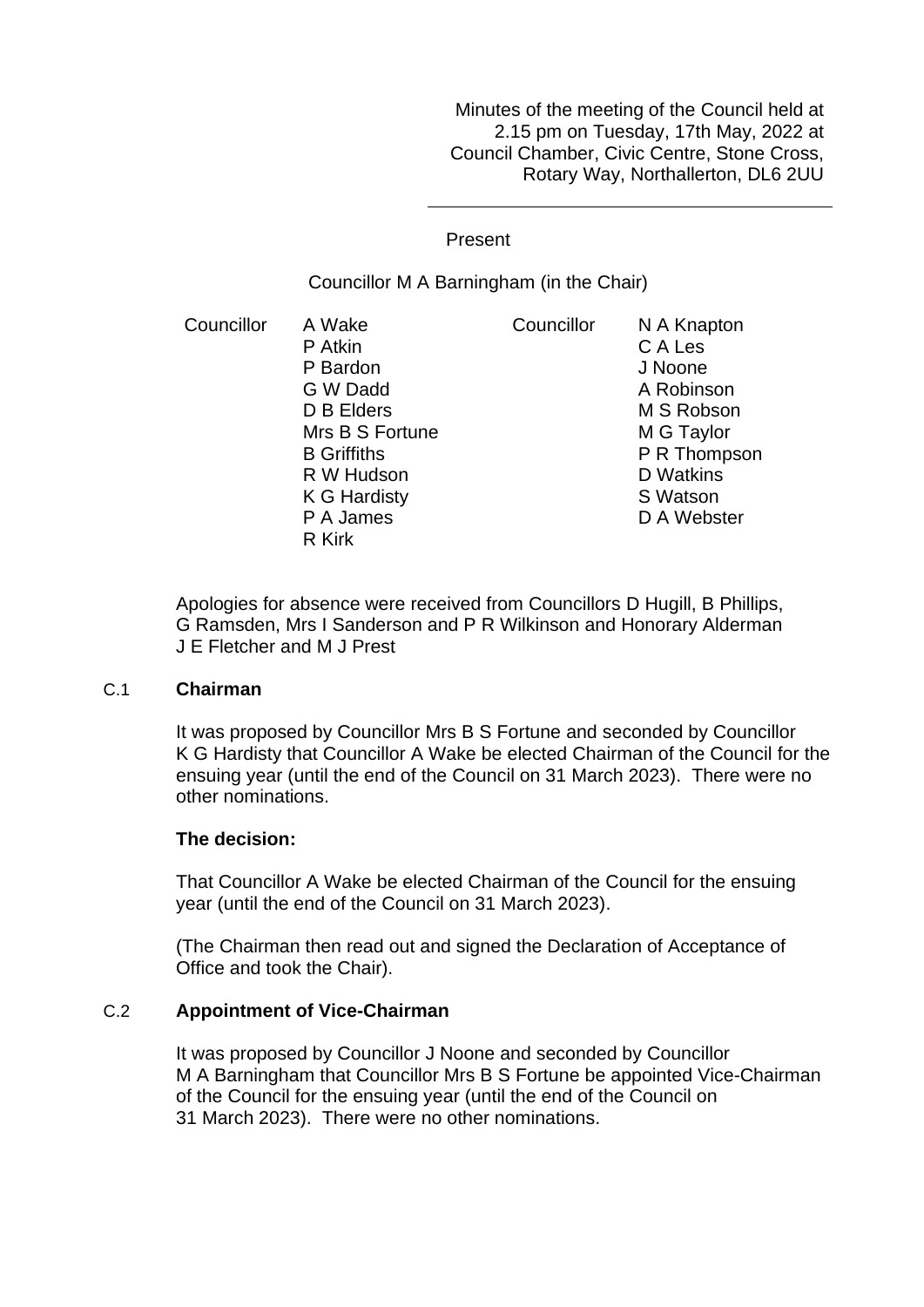# **The decision:**

That Councillor Mrs B S Fortune be appointed Vice-Chairman of the Council for the ensuing year (until the end of the Council on 31 March 2023).

(The Vice-Chairman then read out and signed the Declaration of Acceptance of Office).

## C.3 **Announcements by the Chairman or Chief Executive**

The Chairman announced that he would be supporting the Aortic Dissection Charitable Trust as his chosen charity during his term of office.

# C.4 **Cabinet Members and Delegation of Functions**

The Chief Executive presented a report which asked the Leader to inform the Council of the appointments to the Cabinet for 2022/23 and asked the Council to approve the Scheme of Delegation for Officers.

### **The decision:**

That:-

(a) the appointments to Cabinet by the Leader for 2022/23 be noted as follows:-

| <b>Councillor Peter Wilkinson</b>      | Deputy Leader and Portfolio Holder<br>for Finance and Economic<br>Development |
|----------------------------------------|-------------------------------------------------------------------------------|
| <b>Councillor Paula Thompson</b>       | Portfolio Holder for Leisure                                                  |
| <b>Councillor Mrs Isobel Sanderson</b> | <b>Portfolio Holder for Governance</b>                                        |
| <b>Councillor Malcolm Taylor</b>       | Portfolio Holder for Transformation<br>and Projects                           |
| <b>Councillor Steven Watson</b>        | <b>Portfolio Holder for Environmental</b><br>Health, Waste and Recycling      |
| <b>Councillor David Webster</b>        | Portfolio Holder for Planning                                                 |

(b) the Scheme of Delegation for Officers be approved.

# C.5 **Allocation of Seats and Appointments to Committees and Outside Bodies**

The Chief Executive presented a report which asked Council to approve the allocation to seats and appointments to Committees and Outside Bodies. The Leader announced a change to the membership of the Appeals Committee by replacing Councillor D Hugill with P Bardon and a change to the Licensing Committee by replacing Councillor B Phillips with P A James.

#### **The decision:**

That:-